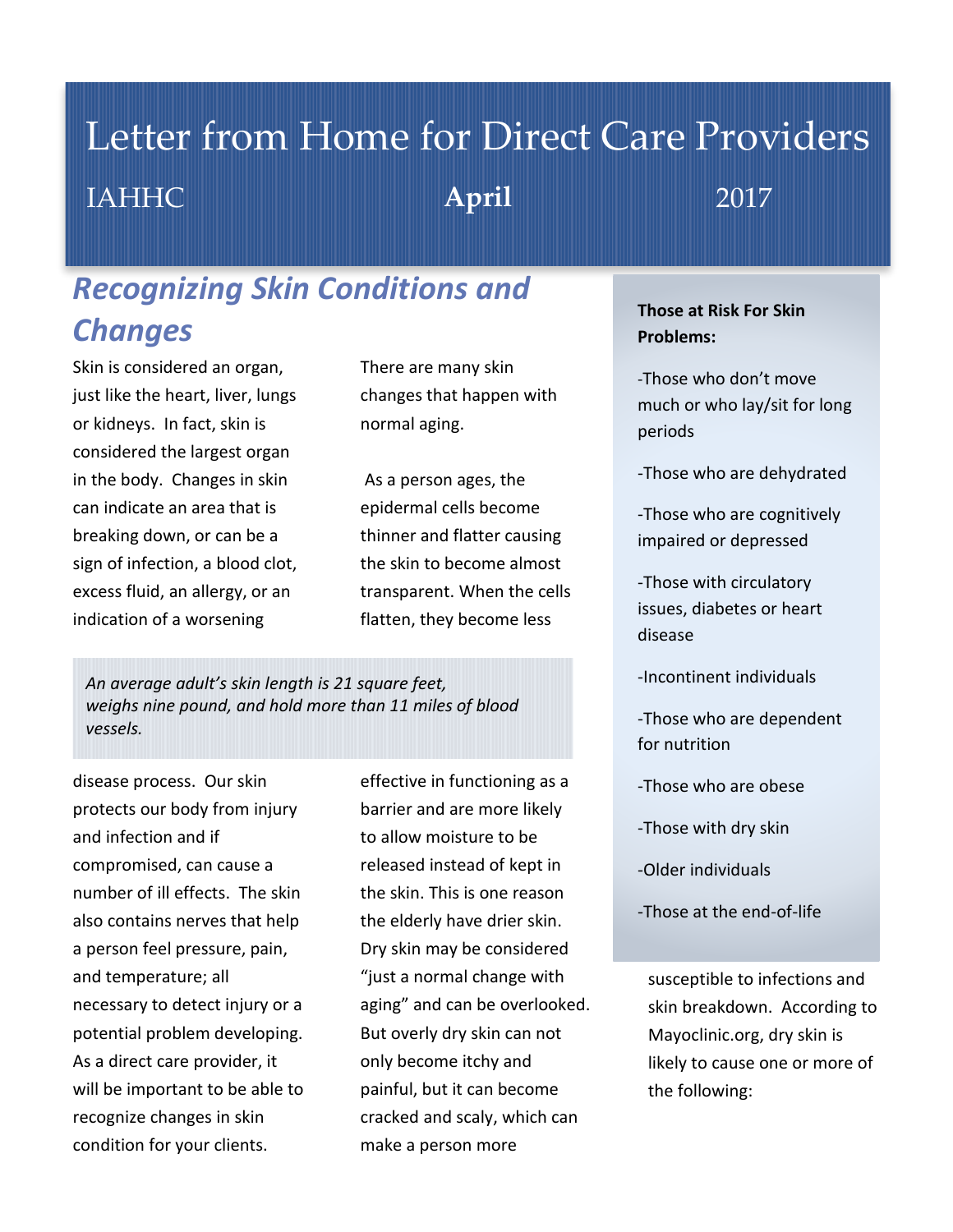- A feeling of skin tightness, especially after bathing
- Skin that feels and looks rough
- Itching (pruritus)
- Slight to severe flaking, scaling or peeling
- Fine lines or cracks
- $\bullet$  Gray, ashy skin
- Redness
- Deep cracks that may bleed

Clients with dry skin can usually see improvement by cleansing with gentle soaps or PH balanced cleansers and then patting dry. When bathing, make sure the water is not too hot, as this can further dry out the skin. Apply moisturizing creams or lotions after bathing to be most effective (make sure this is on the service plan/care plan). Any change in the skin's appearance from visit to visit should be reported to your supervisor, particularly if their skin is reddened, painful, has developed open sores or skin breaks from itching or cracking.

Also, with age the actual number of epithelial cells decreases by about 10% per decade and also divide more slowly, making our older

client's wound healing much slower. In fact, according to one study, an older client's wounds take 4 times longer to heal. Another issue affecting our older clients is a decrease in the blood flow to the skin. As circulation decreases, it can affect the sensitivity of our touch receptors and nerve endings. Therefore, our older clients often do not have as strong a reaction to pain, temperature or touch. This can cause severe consequences for the elderly. If a client has decreased pain and touch sensitivity, they may not be aware that their shoes are rubbing or that they have an injury. This can create the conditions necessary for a pressure ulcer or skin breakdown to occur without the client's knowledge. Pressure ulcers are also known as pressure sores, bedsores, or decubitus ulcers and are localized damage to the skin and/or underlying tissue that usually occur over bony prominences as a result of pressure or pressure in combination with shear (pulling) and/or friction (rubbing). Many clients are not able to ambulate or transfer easily. This often means that they do not change position as often as they should and this further

complicates their susceptibility to developing a pressure ulcer. Therefore, pressure ulcers usually develop over bony prominences or pressure points when the body's pressure squeezes the tissues in between the bone and the surface the person is lying or sitting on (see photo). As a result, blood flow to the area decreases which causes less oxygen and nutrients to get to the area and the skin begins to break down.

Bony prominences are the areas below in red where bones are closer to the skin. Pressure on these areas may make the development of a pressure ulcer more likely.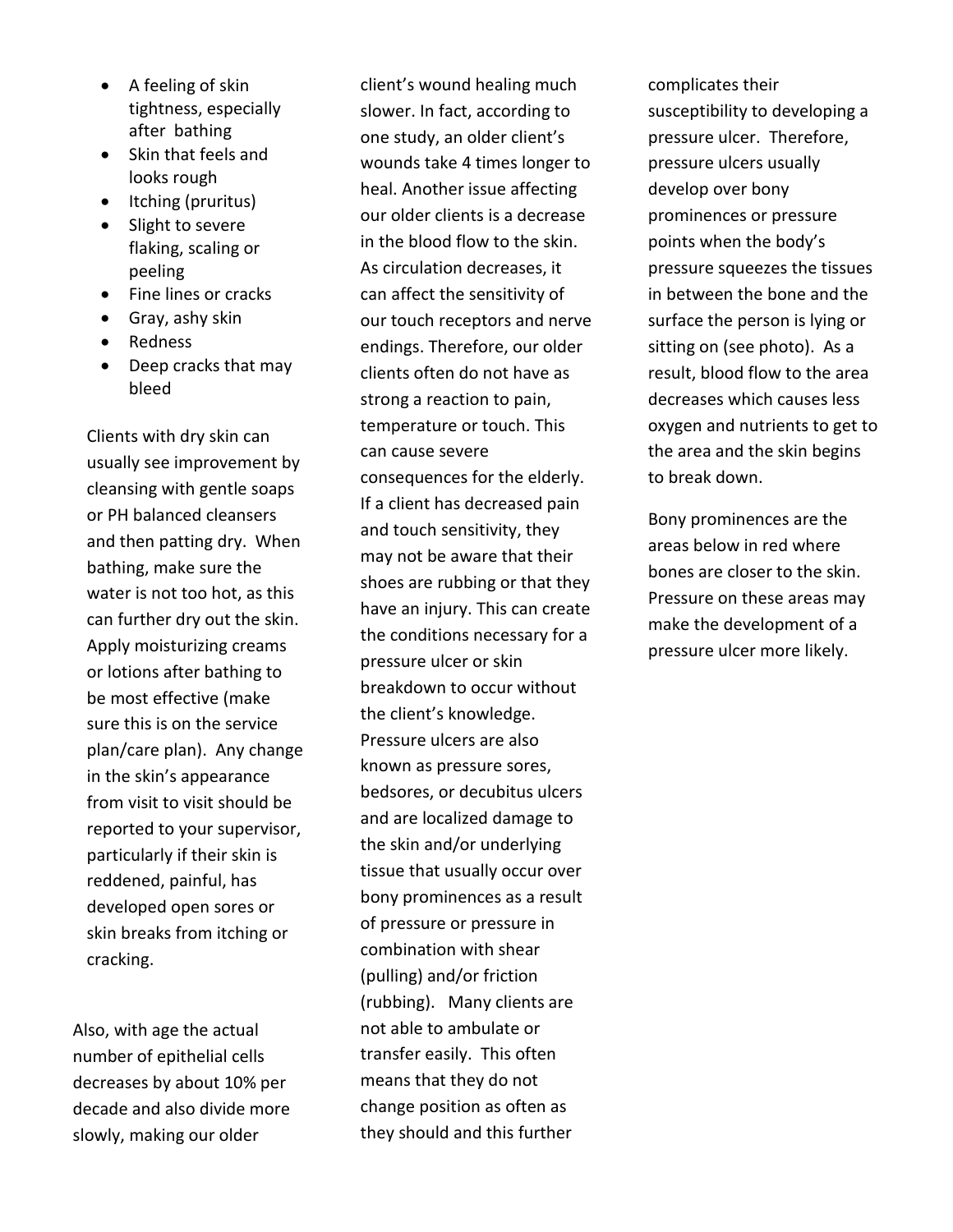

Often, this damage occurs as quickly as hours, particularly in those who already have circulatory issues or other disease processes that may prevent tissues from receiving oxygen and nutrients. Also, friction and shearing forces can injure the skin, particularly in areas that are compromised. Shearing occurs when the skin is moved one way and the bone and tissue under the skin move another. When this happens, the tiny blood vessels are pinched and the blood supply to the skin is decreased.

For people who use a wheelchair, pressure sores often occur on skin over the following sites:

- Tailbone or buttocks
- Shoulder blades and spine

 Backs of arms and legs where they rest against the chair For people who are confined to a bed, common sites include the following:

- Back or sides of the head
- Shoulder blades
- Hip, lower back or tailbone
- Heels, ankles and skin behind the knees Signs of a developing or actual pressure ulcer require acute observation skills. Some signs to watch for include:
	- Reddened areas that do not return to normal color after pressure is relieved. In those with darker skin, the area may appear ashen
	- The client may sense slight itching or tenderness
	- The area may be warm to the touch
	- The area may be red and swollen or shiny
	- Blistering
	- An open skin area is noted

As with most things in health care, it is easier to prevent skin care issues than to treat them once they occur. Wound healing in older adults often is difficult due to poor circulation and other disease processes that may occur in a client. To help your client prevent skin breakdown, help or remind them to reposition often or at least every two hours. Regular repositioning helps prevent any one part of the body from being without proper circulation for too long. Check the client's skin for changes at every opportunity, particularly when toileting or providing personal care. Providing good skin care and protecting client's skin from moisture can also go a long way to helping protect client skin. Other things that can help protect skin include: providing good incontinence care, making sure linens are wrinkle free, providing back massage, using lift devices or other positioning devises to help with friction or sheering, and encourage adequate nutrition and hydration. Always report changes in skin to your supervisor.

Finally, in talking about skin observations and prevention, another thing that you can do as a direct are provider is to